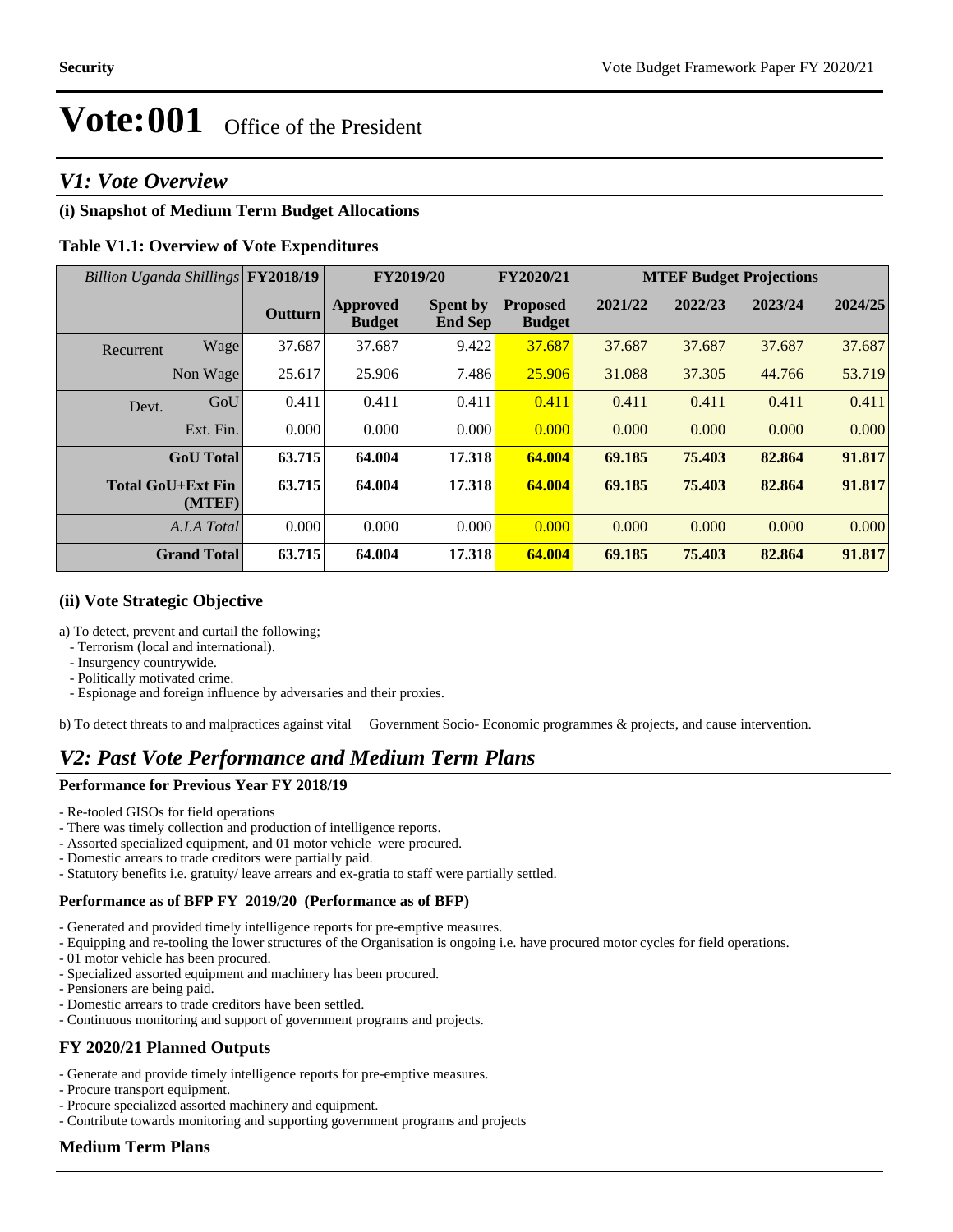Over the medium term, ISO will continue to collect and process intelligence information on the internal threats of Uganda and recommend to the HE the president and any other authority as he may direct.

#### **Efficiency of Vote Budget Allocations**

Resources are efficiently allocated as per planned activities and expected output.

#### **Vote Investment Plans**

The funding allocated per financial year can only enable ISO acquire 01 motor vehicle and assorted machinery and equipment, hence no major capital development/ investments can be done.

#### **Major Expenditure Allocations in the Vote for FY 2020/21**

The major expenditure allocation is to classified which caters for intelligence collection.

#### **V3: PROGRAMME OUTCOMES, OUTCOME INDICATORS AND PROPOSED BUDGET ALLOCATION**

## **Table V3.1: Programme Outcome and Outcome Indicators**

| <b>Programme:</b>                                                                                   | 11 Strengthening Internal security                                                                                                                                                                                                                            |                             |                          |                          |                          |                          |  |  |  |  |
|-----------------------------------------------------------------------------------------------------|---------------------------------------------------------------------------------------------------------------------------------------------------------------------------------------------------------------------------------------------------------------|-----------------------------|--------------------------|--------------------------|--------------------------|--------------------------|--|--|--|--|
| <b>Programme Objective:</b>                                                                         | To Detect and prevent politically motivated crimes, terrorist or insurgent activities and other forms of<br>organised crime, threats to the Country's Social and Economic transformation programmes and align<br>capacity of the Organisation to the Mission. |                             |                          |                          |                          |                          |  |  |  |  |
| <b>Responsible Officer:</b>                                                                         | Director General-DGISO                                                                                                                                                                                                                                        |                             |                          |                          |                          |                          |  |  |  |  |
| <b>Programme Outcome:</b>                                                                           | <b>Efficient and effective Internal Security Organization</b>                                                                                                                                                                                                 |                             |                          |                          |                          |                          |  |  |  |  |
| Sector Outcomes contributed to by the Programme Outcome                                             |                                                                                                                                                                                                                                                               |                             |                          |                          |                          |                          |  |  |  |  |
| 1. Established superior defence capability                                                          |                                                                                                                                                                                                                                                               |                             |                          |                          |                          |                          |  |  |  |  |
|                                                                                                     | 2. Staff capacity enhanced                                                                                                                                                                                                                                    |                             |                          |                          |                          |                          |  |  |  |  |
|                                                                                                     | <b>Performance Targets</b>                                                                                                                                                                                                                                    |                             |                          |                          |                          |                          |  |  |  |  |
| <b>Programme Performance Indicators (Output)</b>                                                    | 2019/20<br>Plan                                                                                                                                                                                                                                               | 2019/20<br><b>Q1</b> Actual | 2020/21<br><b>Target</b> | 2021/22<br><b>Target</b> | 2022/23<br><b>Target</b> |                          |  |  |  |  |
| • Level of Compliance Internal Security Organization<br>planning and Budgeting instruments to NDPII | 80%                                                                                                                                                                                                                                                           | 40%                         | 85%                      | 90%                      | 90%                      |                          |  |  |  |  |
| • Level of Strategic plan delivered                                                                 | 90%                                                                                                                                                                                                                                                           | 80%                         | 90%                      | 95%                      | 95%                      |                          |  |  |  |  |
| <b>Programme Outcome:</b>                                                                           | <b>Timely internal Intelligence collection</b>                                                                                                                                                                                                                |                             |                          |                          |                          |                          |  |  |  |  |
|                                                                                                     | <b>Sector Outcomes contributed to by the Programme Outcome</b>                                                                                                                                                                                                |                             |                          |                          |                          |                          |  |  |  |  |
|                                                                                                     | 1. Improved Firepower capacity, delivery Mobility, troop protection and deployability                                                                                                                                                                         |                             |                          |                          |                          |                          |  |  |  |  |
| 2. Improved infrastructure                                                                          |                                                                                                                                                                                                                                                               |                             |                          |                          |                          |                          |  |  |  |  |
|                                                                                                     |                                                                                                                                                                                                                                                               | <b>Performance Targets</b>  |                          |                          |                          |                          |  |  |  |  |
| <b>Programme Performance Indicators (Output)</b>                                                    |                                                                                                                                                                                                                                                               | 2019/20<br>Plan             | 2019/20<br>Q1 Actual     | 2020/21<br><b>Target</b> | 2021/22<br><b>Target</b> | 2022/23<br><b>Target</b> |  |  |  |  |
| • Level of participation in local & national security<br>frameworks                                 |                                                                                                                                                                                                                                                               | High                        | High                     | High                     | High                     | High                     |  |  |  |  |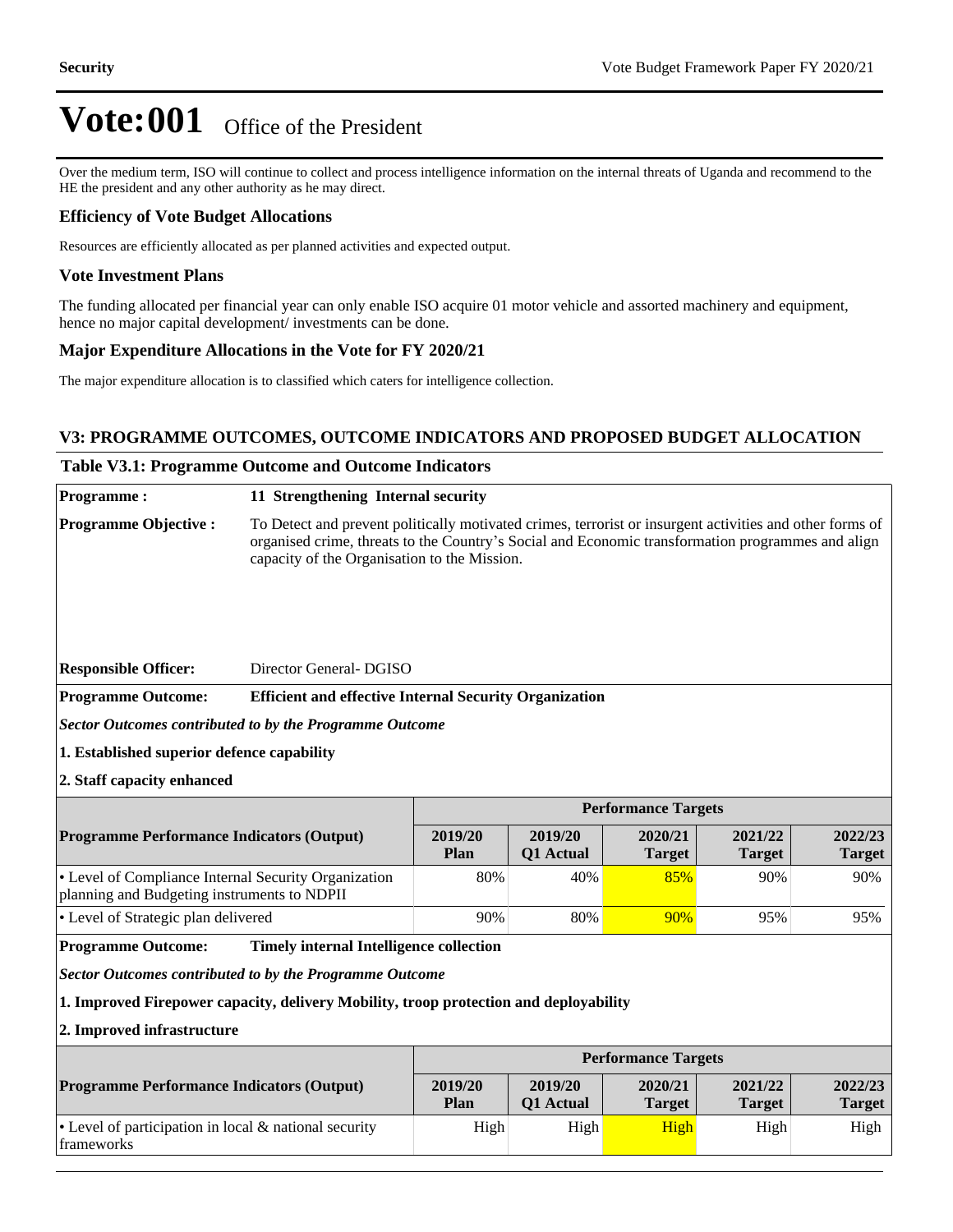| Billion Uganda shillings           | 2018/19 | 2019/20                                   |        | 2020/21                          | <b>MTEF Budget Projections</b> |         |         |         |
|------------------------------------|---------|-------------------------------------------|--------|----------------------------------|--------------------------------|---------|---------|---------|
|                                    | Outturn | <b>Approved Spent By</b><br><b>Budget</b> | End O1 | <b>Proposed</b><br><b>Budget</b> | 2021/22                        | 2022/23 | 2023/24 | 2024/25 |
| Vote :001 Office of the President  |         |                                           |        |                                  |                                |         |         |         |
| 11 Strengthening Internal security | 93.926  | 64.004                                    | 17.254 | 64.004                           | 69.185                         | 75.403  | 82.864  | 91.817  |
| Total for the Vote                 | 93.926  | 64.004                                    | 17.254 | 64.004                           | 69.185                         | 75.403  | 82.864  | 91.817  |

### **Table V3.2: Past Expenditure Outturns and Medium Term Projections by Programme**

### **V4: SUBPROGRAMME PAST EXPENDITURE OUTTURNS AND PROPOSED BUDGET ALLOCATIONS**

#### **Table V4.1: Past Expenditure Outturns and Medium Term Projections by SubProgramme**

| <b>Billion Uganda shillings</b>                      | 2018/19        | 2019/20               |                          | 2020/21                          | <b>Medium Term Projections</b> |         |         |         |
|------------------------------------------------------|----------------|-----------------------|--------------------------|----------------------------------|--------------------------------|---------|---------|---------|
|                                                      | Outturn Budget | <b>Approved Spent</b> | $ $ By<br><b>End Sep</b> | <b>Proposed</b><br><b>Budget</b> | 2021/22                        | 2022/23 | 2023/24 | 2024/25 |
| <b>Programme: 11 Strengthening Internal security</b> |                |                       |                          |                                  |                                |         |         |         |
| 08 Internal Security Organisation                    | 93.516         | 63.593                | 16.843                   | 63.593                           | 68.775                         | 74.992  | 82.453  | 91.406  |
| 0982 Strengthening of Internal Security              | 0.411          | 0.411                 | 0.411                    | 0.411                            | 0.411                          | 0.411   | 0.411   | 0.411   |
| Total For the Programme: 11                          | 93.926         | 64.004                | 17.254                   | 64.004                           | 69.185                         | 75.403  | 82.864  | 91.817  |
| <b>Total for the Vote:001</b>                        | 93.926         | 64.004                | 17.254                   | 64.004                           | 69.185                         | 75.403  | 82.864  | 91.817  |

N / A

## **Table V4.3: Major Capital Investment (Capital Purchases outputs over 0.5Billion)**

N/A

# *V5: VOTE CHALLENGES FOR 2020/21 AND ADDITIONAL FUNDING REQUESTS*

#### **Vote Challenges for FY 2020/21**

- Lack of a vote. Currently operating as a program under vote 001.

- Inadequate funding provisions on capital development and administrative support i.e: capital development fund receives only ugx.0.411bn to cater for procurement of transport equipment and specialised assorted equipment where only 01 motor vehicle is acquired per year.

Rent provided is only Ugx 0.45bn as opposed to Ugx.3bn to cover the requirement.

- Unreliable communication system.

#### **Table V5.1: Additional Funding Requests**

| Additional requirements for funding and outputs in 2020/21 | Justification of requirement for additional outputs and<br>funding |
|------------------------------------------------------------|--------------------------------------------------------------------|
| Vote : 001 Office of the President                         |                                                                    |
| <b>Programme: 11 Strengthening Internal security</b>       |                                                                    |
| <b>OutPut</b> : 01 Collection of Intelligence              |                                                                    |